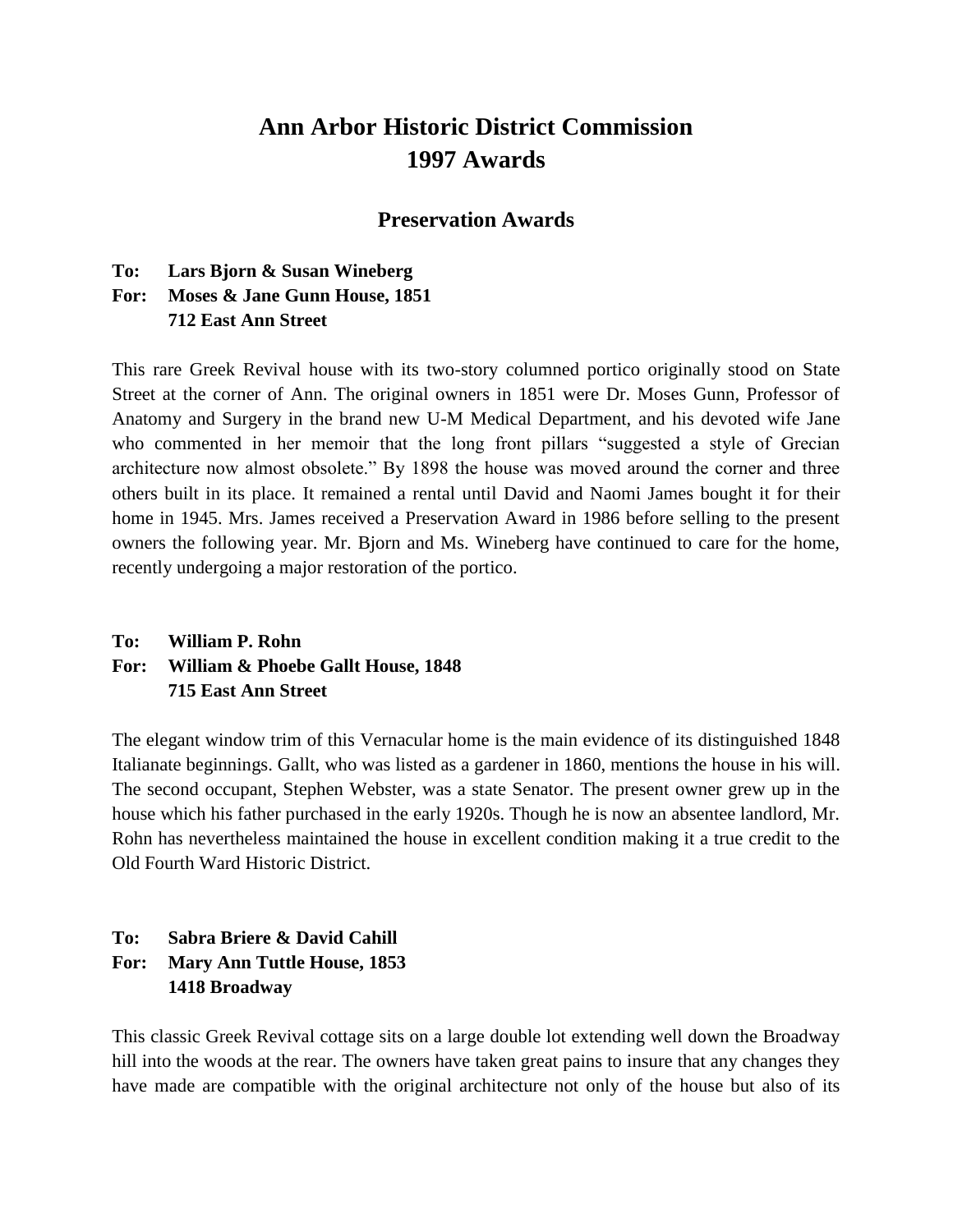beautiful setting. Their appreciation for its background was evident when Ms. Briere personally researched the history of the property as a Christmas gift for Mr. Cahill.

# **To: Bruce Baker & Eugenie Wolfson For: Henry & Johanna Stiller House, 1900 315 Eighth Street**

The Old West Side Historic District is distinguished by the wealth of wonderful houses such as this throughout the neighborhood. Typically, it features clapboard siding, a gabled roof and a large front porch wrapping around to one side. What is unique, however, is the delicate lattice railings and posts on the porch. The setting is particularly handsome with several large trees on the lot and a park to the north.

# **To: Michael R. & Deborah Mahoney For: Arthur & Etta Arnold House, 1917 1430 Granger Avenue**

This handsome Craftsman style home proudly proclaims the prosperity of its original owner, Arthur Arnold, who ran the popular family jewelry store on Main Street. It features rich materials, brick and stucco walls, a red tile roof, large multi-paned windows, a double-decker sun porch at the east end, and handsome Corinthian front porch columns supporting a small balcony above the front door. Even the garage has a red tile roof. The present owners' obvious pride in their home compliments its elegant style.

# **To: Frederic W. & Diane Heller For: Emily & Waldo Abbott House, 1917 1817 Washtenaw Avenue**

When Waldo and Emilie Abbott built their unusual Tudor Revival brick home on the corner of Vinewood and Washtenaw, he had obviously done well as a local attorney. The house is large and elegant, distinguished particularly by the expanse of shingled roof curved at the edges to resemble thatch and by the semi-circular recessed entry. By the mid 1920s Mr. Abbott was teaching Rhetoric (later speech) at the U-M. As Program Director for the University's radio programs, he eventually became head of WUOM before his retirement in 1957. Mr. and Mrs. Heller have continued to maintain the house in fine condition, gracing this prominent corner of the Washtenaw corridor.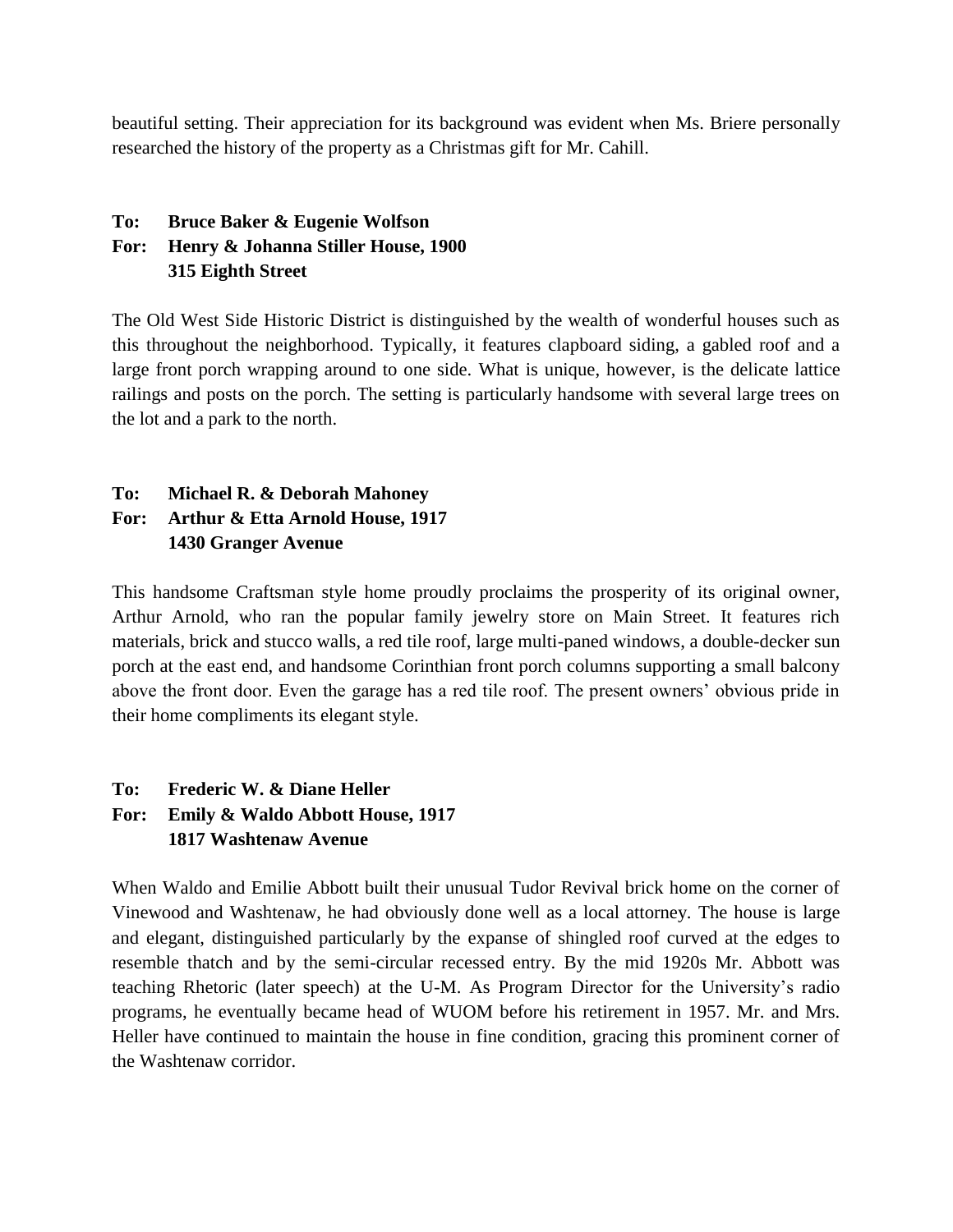### **Rehabilitation Awards**

#### **To: Helena Schlorff For: Pauline & Adam Goetz House, 1899 551 South Ashley Street**

Having lived next door for several years, Ms. Schlorff was well aware of the possibilities in this lovely but run down Old West Side Queen Anne house. In order to afford it, she continues to use it as a duplex, with her own unit on the second floor where she added a second story to the bay on the north side. She also completely restored the front porch with its delicate turned posts, adding new more appropriate railings and apron.

# **To: Robert Reilly For: Waite-Kellogg House, 1838/1865 723 Moore Street**

Enlarged by clairvoyant physician Daniel B. Kellogg in the 1860s, this was once a very elegant Italianate home as shown in the engraving in the 1874 Atlas of Washtenaw County. By the turn of the century, however, it was a rooming house which it remains today. The current owner and occupant is gradually restoring the house himself to some of its former elegance but in such a way that will not force him to raise the rents beyond the tenants' ability to pay. Though artificial siding is usually discouraged for landmark buildings, the Commission granted Mr. Reilly's request to use vinyl siding based on the project's economics and the fact that the building was designated more for its history than its architectural significance. After removing old asphalt imitation brick siding, Mr. Reilly has done an outstanding job replication all historic details with the new siding so that the house once again makes a positive contribution to its neighborhood.

#### **To: Duane Black For: Porch restoration, Alviso Stevens House, 1893 915 Oakland Street**

Professor of Pharmacy, Alviso Stevens built this exuberant Queen Anne house with its Gothic windows and romantic round tower in 1893. Through its later years as several different fraternities and then a student rental, the once elegant mansion had become sadly dilapidated. When Duane Black purchased it, the large front porch was completely gone. Using old photographs as a guide, he has rebuilt the porch completely, returning the house to its original fine appearance.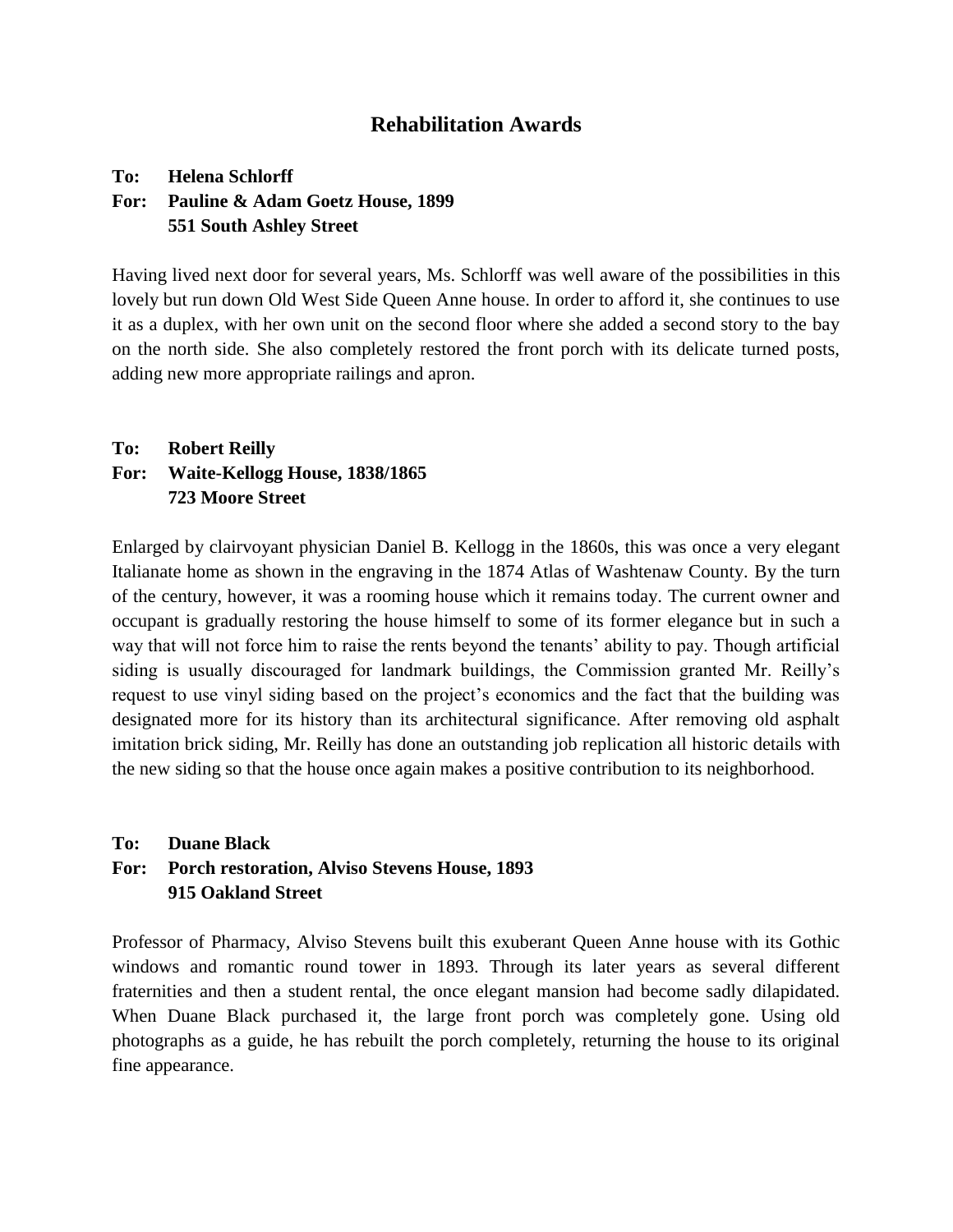**To: Lee C. Bollinger, President University of Michigan For: Angell Hall, 1924 435 South State Street**

Designed by noted Detroit and U-M architect Albert Kahn in 1924 and named for the university's longest tenured President, Angell Hall, in the words of then President Marion L. Burton, was intended to "be beautiful, dignified and commanding. It will give unity and form to the entire campus." The recent two-year renovation included new windows, sprinklers and complete restoration of the splendid entry and lobby.

# **Special Merit Awards**

#### **To: David H. Owens & Ruth Mohr**

### **For: Window restoration, George & Zoe Weeks House, 1917 1540 Broadway**

When George Weeks replaced his father's 1886 farmhouse on this site, the new design in the popular Craftsman style with its wealth of small-paned windows and large southern two-story sun porch clearly showed an appreciation for the spectacular views typical from Broadway hill. The present owners clearly have the same appreciation for light and views as well as the original design. They have removed, restored and replaced all of those many windows with their tiny panes.

# **To: Jim Hart Seyfried Diamond Jewelers For: Storefront preservation, Schlanderer & Seyfried Jewelers, 1931 304 South Main Street**

In 1931, the well-established jewelry firm of Schlanderer and Seyfried decided to update their Main Street storefront with an Art Deco design in shiny black pigmented structural glass. Storefront fashions have changed through the years since, but this wonderful example of a material uniquely expressive of its style and function remains to grace Ann Arbor's downtown.